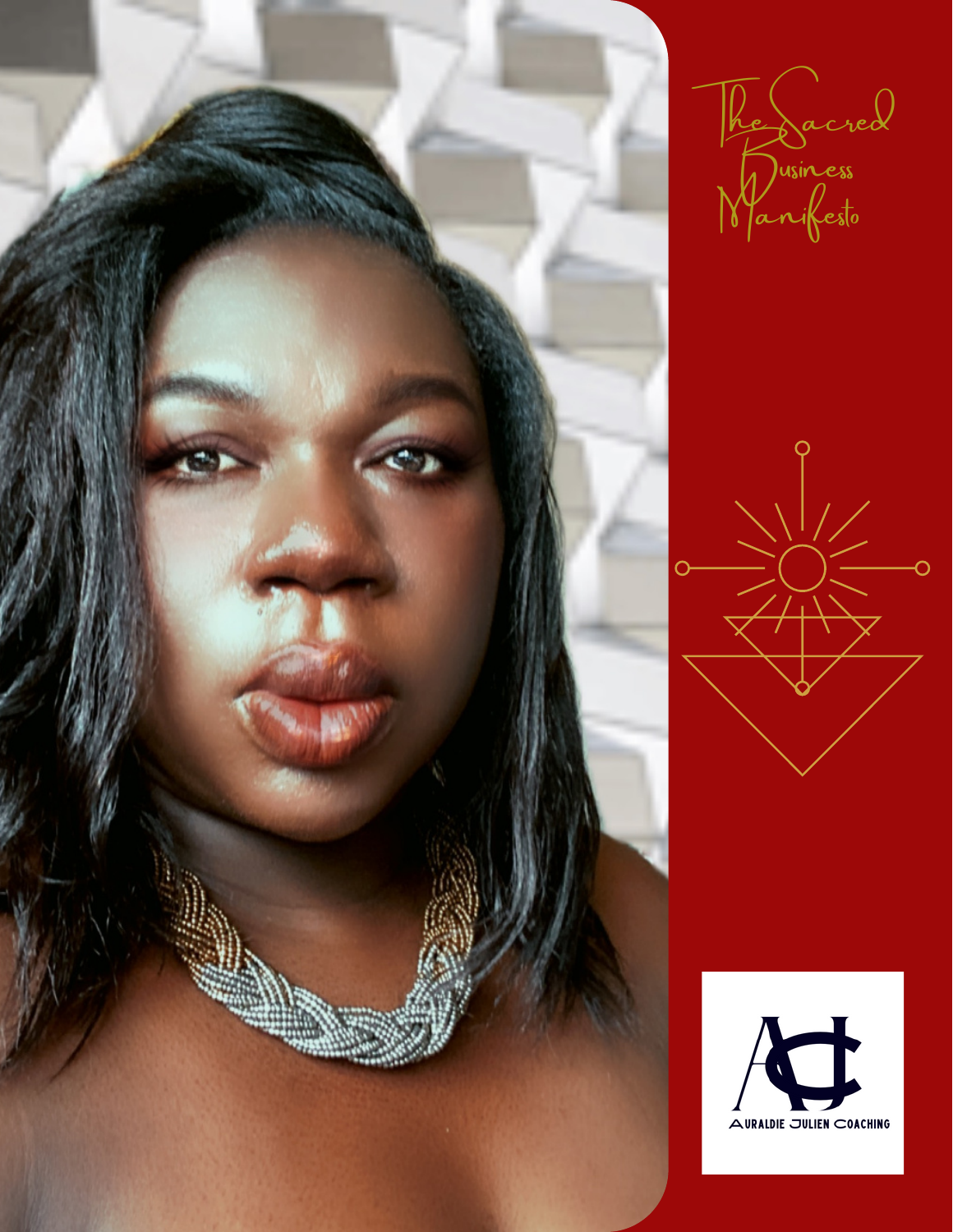So you want to monetize your gifts that is the absolute best idea you have by far. the monetization is the simplest thing when you manifest two things into existence: who you want to help and what will you help them with. without manifesting those into existence you will continually feel like you are helping people you are out of alignment with as well like feeling overwhelmed, exhauste, and sadly you might think danm I can't produce the results I promise. How would you deliver your best self if you are serving everyone. Does everyone in the world needs healing work yes! Does everyone need your work? no! You are a unicorn and only unicorns you have soul contracts with will be your best clients even when they are difficult because they point out exactly what you the guide/leader needs to look at within yourself.

The Concept of a business manifesto is the first step into the creation of your business. It defines clearly what is tge intention behind your busines.

instructions: 1st read the pages of of this book do not write anything down 2nd grab your printed copy and find a quiet place 3rd: read the first prompt out loud then put your hand over your heart read it again: write down the first guidance that drops in and continue doing this for each questions

4th: Congratulations you did it you just create your heart centered business manifesto! Celebrate and take actions

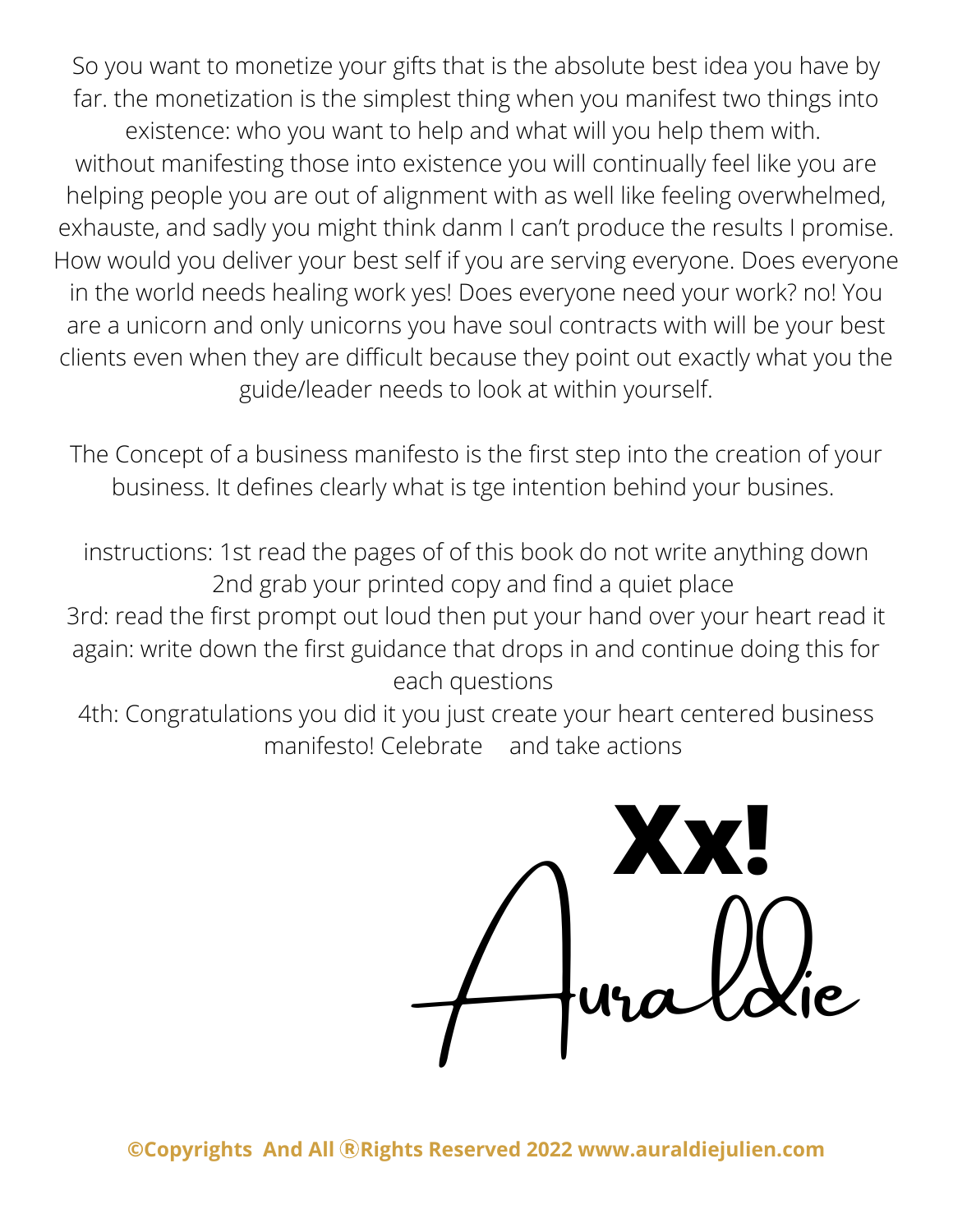## create your manifesto

my name is :

I desire to help:

## The people I serve are: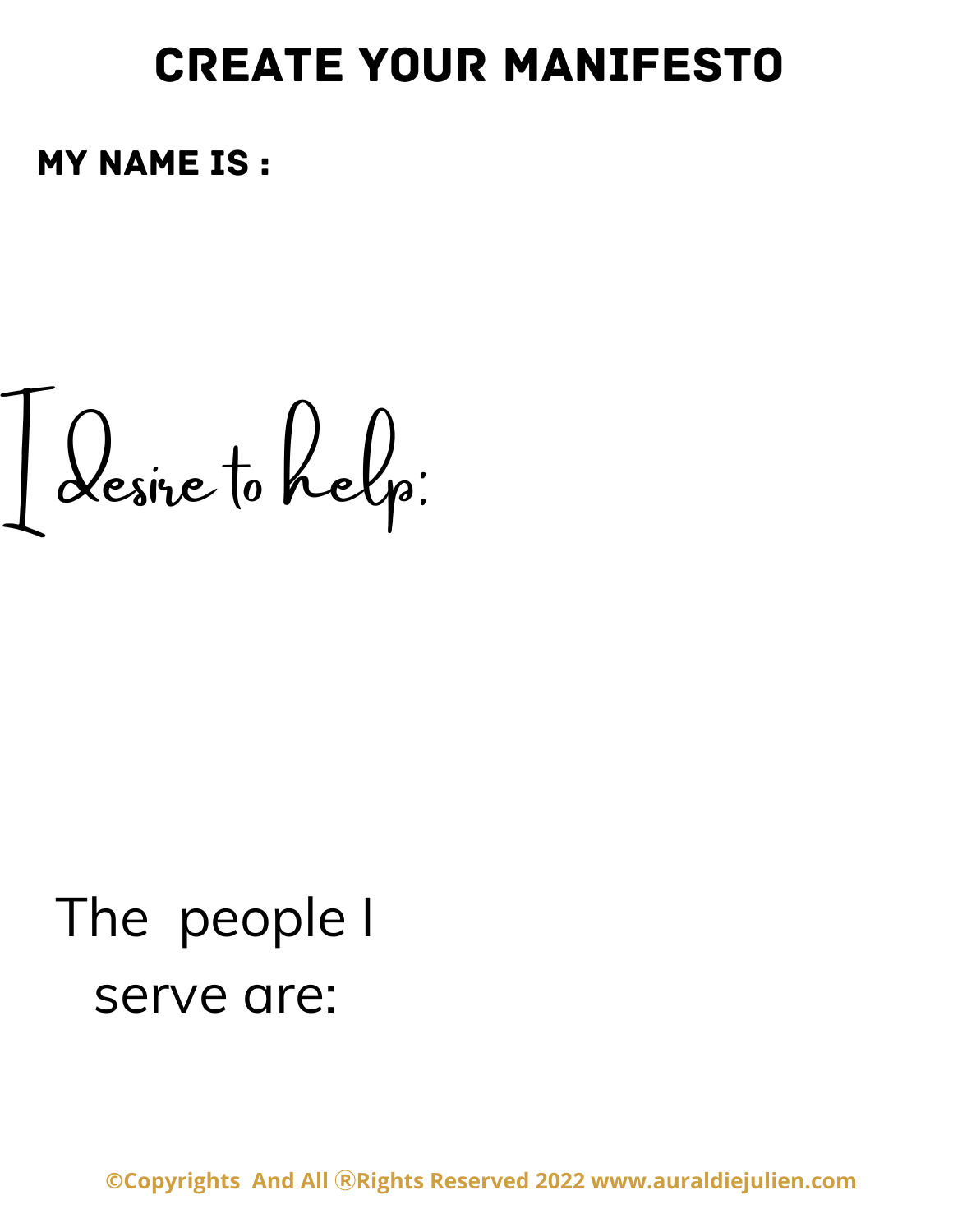## I desire to help them because:

©Copyrights And All ⓇRights Reserved 2022 www.auraldiejulien.com

When I help Them I gain